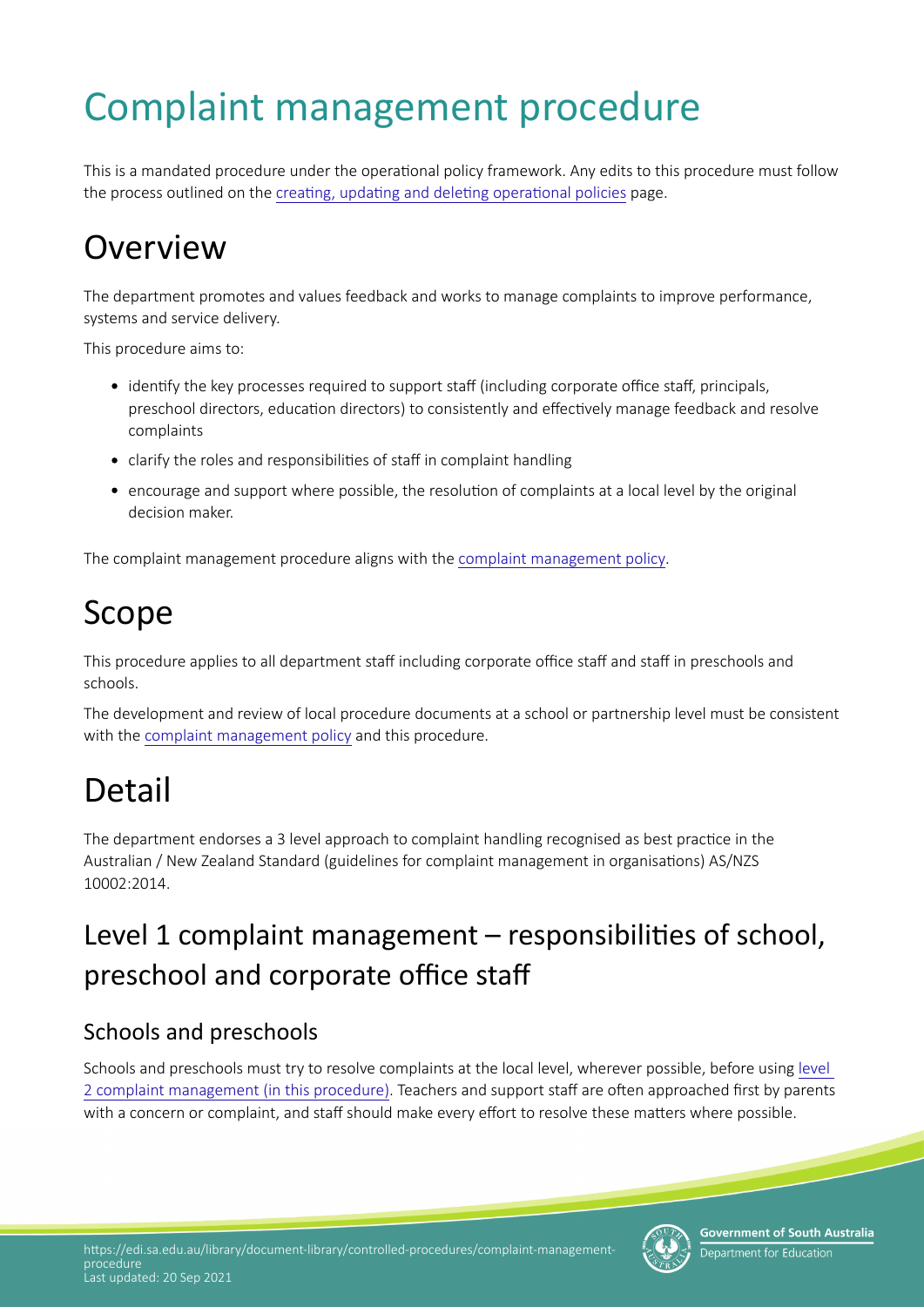All complaints received by the school or preschool and the decisions or actions taken to address the complaints must be documented in the school complaints register and reported annually. Refer to this procedure's [recording complaints](https://edi.sa.edu.au/library/document-library/controlled-procedures/complaint-management-procedure#recording).

Customer Feedback staff will refer complaints back to the original decision maker and/or site leadership if they have not been addressed at this level already. This gives the original decision maker an opportunity to explain their decision or action and try to resolve the matter first. In circumstances where the original decision maker and/or site leader does not think it appropriate that they review or manage a complaint, contact Customer Feedback to determine the best course of action.

#### School and preschool staff responsibilities

Parents should raise any concerns or complaints about their child's educaton with their child's teacher. It is expected that teachers will:

- acknowledge the complaint
- make a time available (face-to-face, by phone) as soon as reasonably possible to discuss with the parent/s their complaint
- consider relevant legislation, departmental policy and guidelines and school or preschool processes and/or seek advice from your site leader
- identify and discuss with the parent possible courses of action that could be taken to resolve their complaint and the tmeframe for this to occur
- where practicable, follow up with the parents, after a reasonable period of time for any changes to take effect, to ensure that the parent is satisfied with the outcome. For example, at parent interview, telephone or email.
- if appropriate (depending on the nature of the concern or complaint) keep a writen record of the complaint, its progress and outcomes (refer to this procedure's [recording complaints](https://edi.sa.edu.au/library/document-library/controlled-procedures/complaint-management-procedure#recording) secton)
- if a parent is not satisfied with the outcome of the complaint management process or decides that it is more appropriate to discuss their complaint directly with a member of the leadership team, then the person hearing the complaint must follow up by scheduling a meetng or phone call with the school leader (if applicable).
- The [raising a complaint with the department](https://www.education.sa.gov.au/raising-complaint-department-education) is mandated for use in all schools and preschools. This information must be easily accessible for parents:
	- on the department's website
	- on each school and preschool website
	- $\bullet$  in the school or preschool administrative office.

Online staff training in complaints management and resolution for education sites is available on plink (login [required\).](https://www.plink.sa.edu.au/pages/login.jsf?faces-redirect=true)

For more advice refer to [strategies for dealing with unreasonable customer conduct](https://edi.sa.edu.au/library/document-library/controlled-procedures/complaint-management-procedure/strategies-for-dealing-with-unreasonable-conduct).

Concerns and complaints received by a staff member about another staff member or an issue outside their responsibility to resolve, must be reported to a member of their leadership team.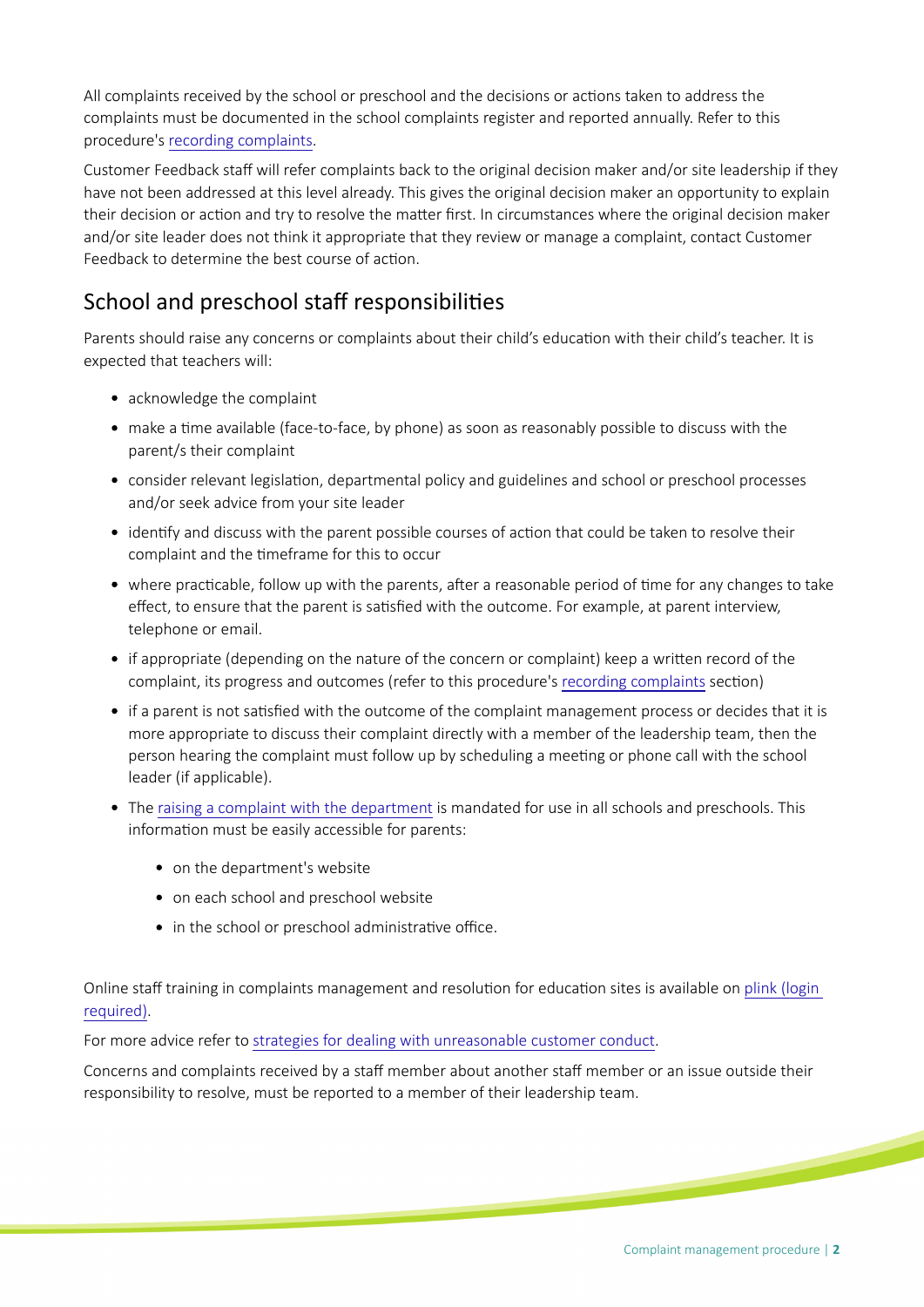Refer to resolving employee complaints and requesting reviews for more information about employee complaints.

The [Incident Management Directorate](https://edi.sa.edu.au/hr/for-managers/managing-staff/professional-conduct/incident-management-directorate) receives and assesses cases of suspected or alleged serious misconduct against department employees.

#### School leadership staff responsibilities

It's expected that when leadership staff handle a complaint they will:

- wherever possible, make every reasonable efort to resolve parent concerns or complaints at the local level in a timely and effective manner
- ensure that staff are familiar with the department's complaints policy and that school or preschool websites have a link to the policy and associated information including raising a complaint with the [department](https://www.education.sa.gov.au/raising-complaint-department-education)
- ensure staff understand the complaint process and are aware of and have access to appropriate training
- advise all relevant parties once a complaint has been received
- consider whether the parent may require a support person at a meeting
- ensure the complaint is documented and appropriate action determined
- recommend to the Education Director any system improvements at a broader level that may reduce the likelihood of similar complaints
- seek advice and support from the Partnerships, Schools and Preschools Division, phone 8226 1290
- refer to [feedback and complaints about schools and preschools](https://www.education.sa.gov.au/department/about-department/contact-department/feedback-and-complaints-about-school-or-preschool) and contact Customer Feedback as required
- advise the parent of their right to contact Customer Feedback, if a resolution at the school or preschool can't be found.

#### Educaton Director responsibilites

In cases where a Principal or Preschool Director has exhausted all avenues at a local level, they may contact the Education Director for advice and support to enable them to resolve a complaint. If the matter is referred to the Education Director, the Principal or Preschool Director should ensure that they advise the parent when they will be next contacted.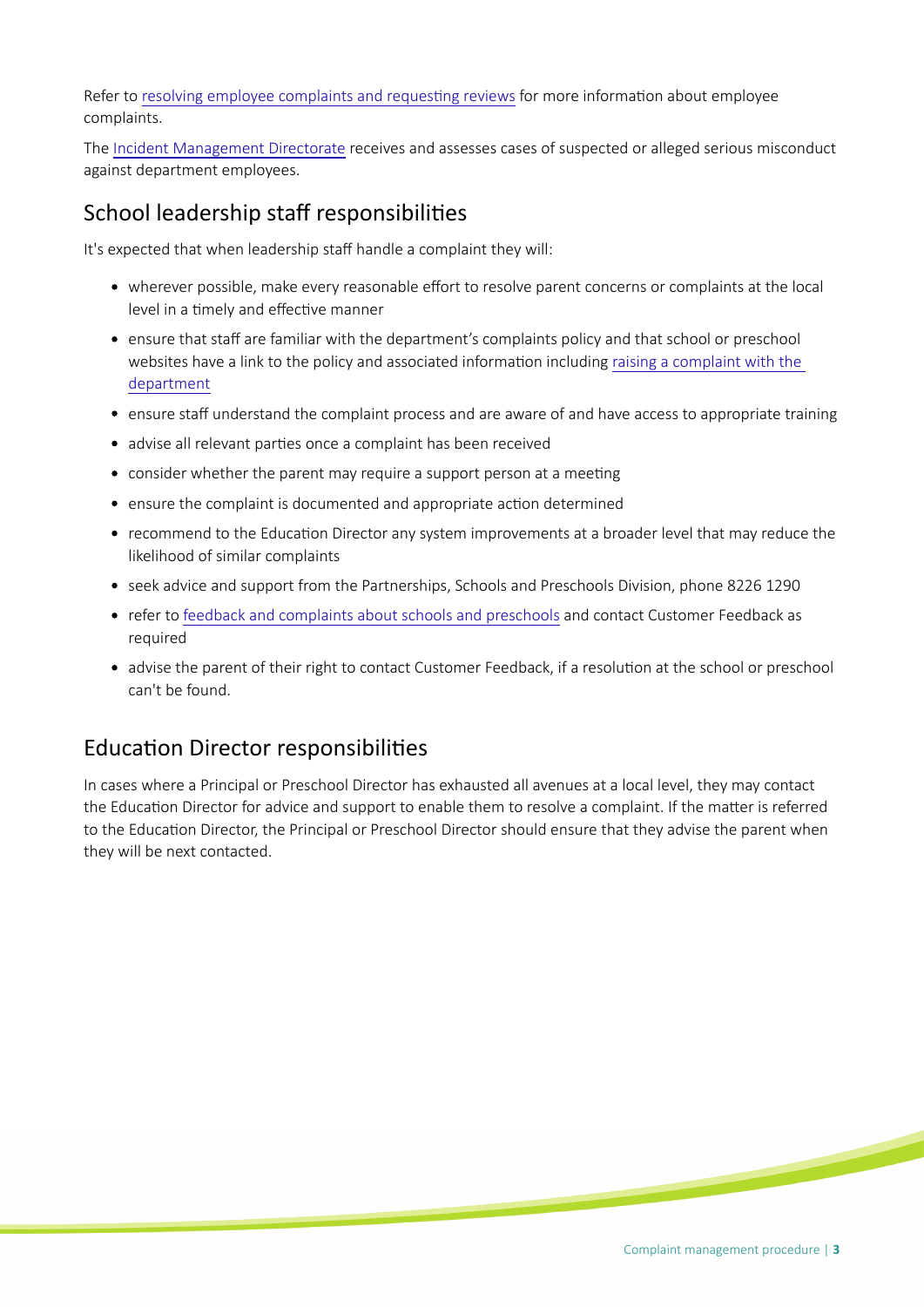The Education Director is responsible for:

- complaints relatng to the conduct of the Principal or Preschool Director
- an escalation about enrolment issues where students are denied access to a school within their zone or a request for a review against a decision not to enrol a student into a school outside their zone, (refer to the [school and preschool enrolment policy\)](https://edi.sa.edu.au/library/document-library/controlled-policies/school-and-preschool-enrolment-policy). An Educaton Director may also refer enrolment issues to enrolment officers of the department, where applicable
- an escalation about a school decision to deny transport to a student and the decision has been confrmed in writng by the school to Customer Feedback. Customer Feedback will give this informaton to the Education Director via email and ask them to communicate their response to the parent or carer. For more information, refer to the [school transport policy](https://edi.sa.edu.au/library/document-library/controlled-policies/school-transport-policy)
- grievances made in relation to the exclusion of a student from a school. For more information refer to [suspension, exclusion and expulsion](https://edi.sa.edu.au/supporting-children/behaviour-and-attendance/behaviour-support/suspend-exclude-or-expel) and the [behaviour support policy](https://edi.sa.edu.au/library/document-library/controlled-policies/behaviour-support-policy)
- a matter referred or escalated by Customer Feedback due to complexity and sensitivity of the complaint, by negotiation.

#### Corporate offices

On receipt of a complaint, corporate office staff must ensure that a complaint record is completed outlining details about the matter including resolution. You can use the corporate office complaint record template (PDF [1.3MB\)](https://edi.sa.edu.au/library/document-library/office-of-the-chief-executive/customer-and-information-services/customer-feedback-unit/corporate-office-complaint-record-template.pdf).

Corporate office staff must make every effort to resolve complaints as soon as possible. Where required (for example if the customer is not satisfied that their matter has been addressed), provide customers with an appropriate escalaton point. This could be to their line manager or executve.

Corporate office staff will record all complaints received on their own copy of a corporate complaint register [\(XLSX 65.0KB\)](https://edi.sa.edu.au/library/document-library/office-of-the-chief-executive/customer-and-information-services/customer-feedback-unit/corporate-complaints-register.xlsx).

If you're unsure of the process, actions or escalation options, contact Customer Feedback for advice on 1800 677 435.

#### Corporate office staff responsibilities

Corporate offices must have a process for managing complaints received in relation to their own business area. On receipt of a complaint, staff must:

- acknowledge the complaint within 2 business days and make a time as soon as possible (if unable at the time) to discuss the complaint further
- consider relevant legislation, departmental policy and guidelines
- identify and discuss possible courses of action that could be taken to resolve their complaint and the tmeframe for this to occur
- if appropriate (depending on the nature of the concern or complaint) keep a written record of the complaint, its progress and outcomes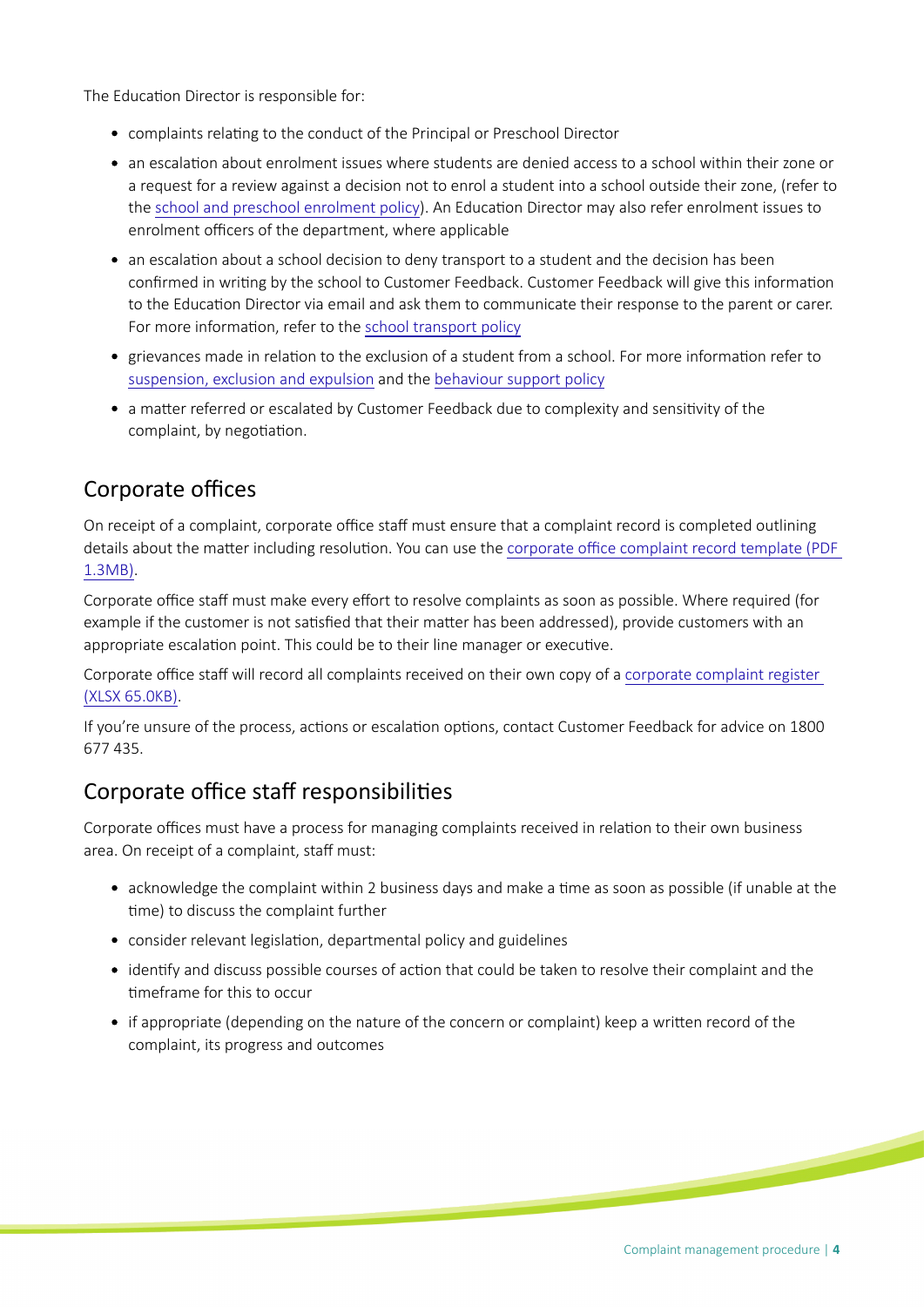if a customer is not satsfed with the outcome of the complaint management process or decides that it is more appropriate to direct their complaint to a member of the leadership team, then the staff member hearing the complaint is to provide escalation details.

#### Recording complaints

Each school, preschool and corporate business unit must have a process for efectvely and appropriately documenting complaints and the action taken to resolve the complaint.

[Site complaint records \(PDF 1.3MB\)](https://edi.sa.edu.au/library/document-library/office-of-the-chief-executive/customer-and-information-services/customer-feedback-unit/site-complaint-record.pdf) providing the parent's details and an outline of the complaint must be completed and documented on the [site complaints register \(XLSX 112.1KB\)](https://edi.sa.edu.au/library/document-library/office-of-the-chief-executive/customer-and-information-services/customer-feedback-unit/site-complaints-register.xlsx) for schools and preschools.

For corporate staff, use the corporate office complaint record template (PDF 1.3MB) to record complaints. Actions taken and/or escalation details once the complaint is finalised must be recorded on the corporate [complaint register \(XLSX 65.0KB\).](https://edi.sa.edu.au/library/document-library/office-of-the-chief-executive/customer-and-information-services/customer-feedback-unit/corporate-complaints-register.xlsx) Complaint registers must be kept in business units.

In instances when the complaint is easily resolved over the phone or by front line staff, recording of the issue may not be required. Staff may, however, wish to record a brief note of these issues and the resolution to monitor any potental ongoing issues or trends. If unsure, seek advice from your line manager or leadership staf.

### Level 2 complaint management - responsibilities of CFU

If a customer is not satsfed that their complaint has been addressed afer they have exhausted optons at the school or preschool and with the Preschool Director or Principal, Customer Feedback is the next level contact.

Customer Feedback is responsible for:

- actively liaising with schools and preschools to help all parties to explore appropriate options for resolution, once all avenues to resolve have been exhausted at the local level
- providing advice on request to corporate office staff regarding complaint actions, resolution options and escalation points
- gathering, analysing and reporting on Customer Feedback complaint and feedback data.

Customer Feedback use 7 stages for central complaint management:

#### Receive and acknowledge

On receipt of a complaint to the CFU an officer will:

- acknowledge within 2 working days of receipt
- register the complaint or feedback and supporting information and be assigned to the complaint case
- contact the customer within 2 business days of acknowledgement to confrm details of the complaint (or feedback) ensuring it is clearly understood and:
	- explain the complaint process (including approximate tmeframes)
	- clarify what outcome they are seeking
	- $\bullet$  advise when they will likely hear back from the officer.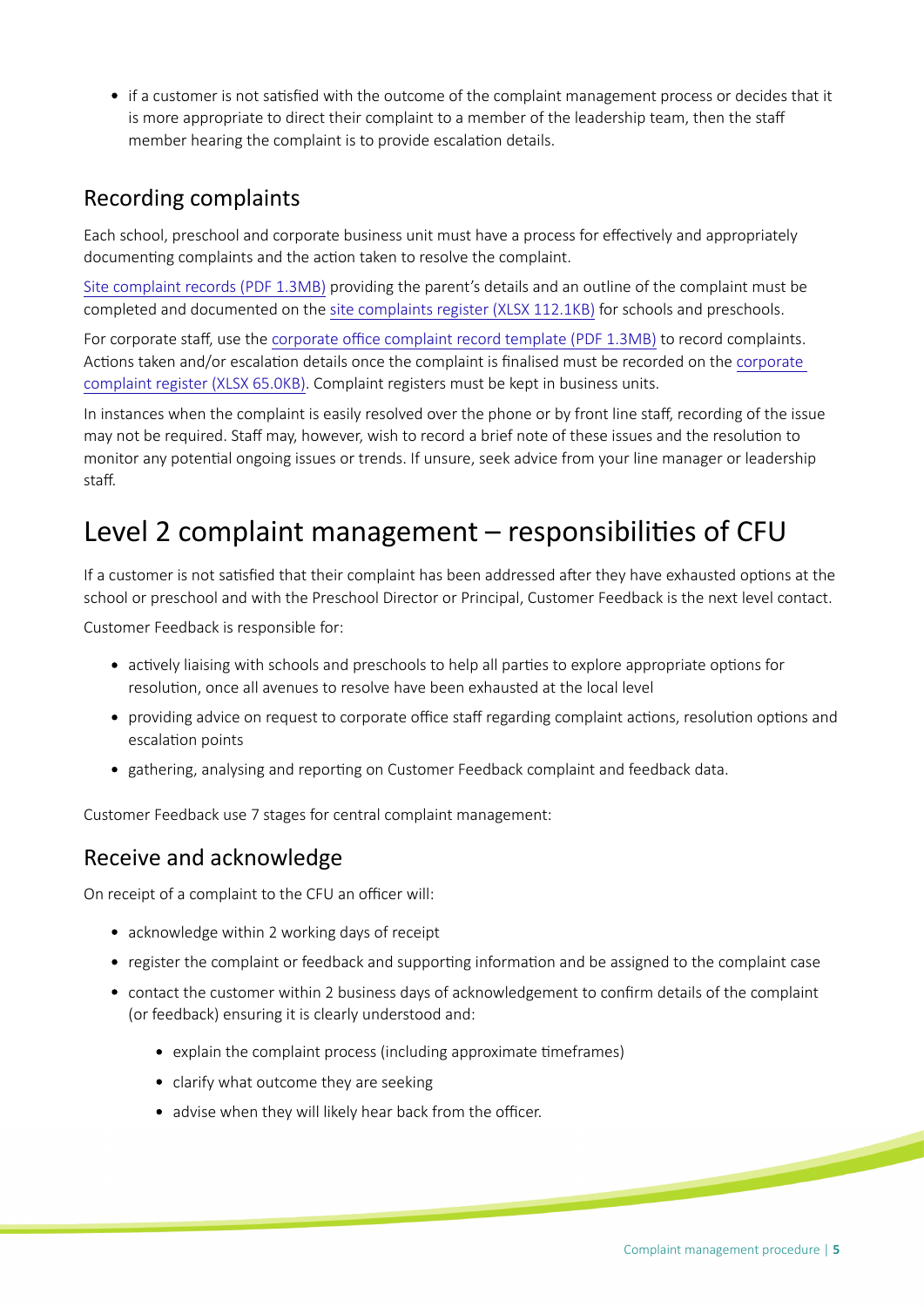#### Assess

The Customer Feedback officer will consider:

- whether the complaint falls within scope of the complaint management policy or needs to be redirected elsewhere
- whether reasonable efforts (as outlined in this procedure's school and preschool staff responsibilities section) have been made to resolve the complaint at the local level in the first instance, and if not, refer the customer to the school/preschool for resoluton
- whether the determination at the school/preschool level is consistent with department policy and procedure
- whether there are factors that should raise the priority of the complaint or there are tmeframes that cannot be altered
- the outcome sought and determine if this is reasonable. If necessary, an alternative solution will be discussed.

#### Plan

The Customer Feedback officer will:

- identify whether the resolution needs to be managed by another division
- note any special considerations that apply to the complaint, for example sensitive information and/or special supports required
- seek cultural advice if necessary
- estimate the time it may take to resolve the complaint
- identify steps involved and who more information should be requested from.

#### Gather and review information

The Customer Feedback officer will:

- weigh up facts and contentons in support of a complaint
- access and collect timely information from school, preschool, education office, divisions and other relevant sources. Customer Feedback must receive requested information within 3 days to enable a timely response to the customer, unless negotiated otherwise
- review the steps taken by the school/preschool to resolve the complaint, confirming compliance with departmental policies, procedures and regulatory framework
- apply confidentiality and privacy obligations
- update the customer on steps and provide an opportunity for comment
- seek advice from the Customer Feedback manager on complex and sensitive matters. The Customer Feedback manager will assess and escalate matters to appropriate business areas and executives as needed.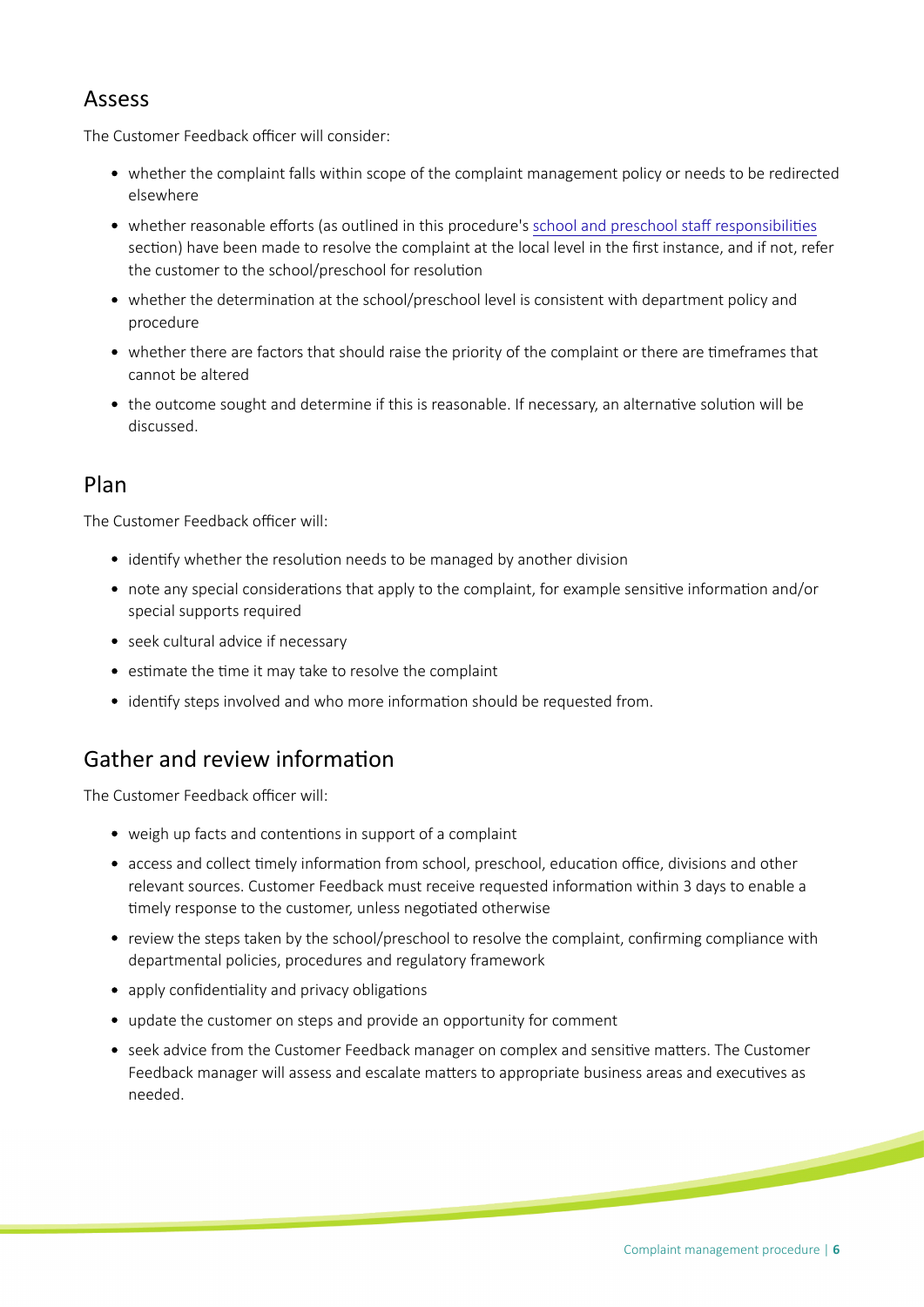#### Response and resolution

The Customer Feedback officer will:

- provide, in writng or verbally, a clear response to all partes involved (parent, Principal) explaining the resolution outcome
- provide progress reports to customers, within 5 working day periods, particularly if there are any delays
- apply specialised communication and negotiation techniques, if deemed appropriate
- advise the customer where the department believes the matter has been given fair consideration and is finalised
- aim to inform customers of the outcome to their complaint within 20 working days. Where this cannot occur due to the complexity of the mater or other extenuatng circumstances such as school closures or failure to receive requested information on time, the customer is informed and provided with regular updates
- inform relevant Principal/Preschool Director or Education Director involved, when matter is closed.

Requests for the [facilitaton of a meetng between the school and the parent](https://edi.sa.edu.au/library/document-library/controlled-procedures/complaint-management-procedure/facilitated-complaint-resolution-meetings), must be forwarded in writng from either the parent or school leader to the Manager Customer Feedback for consideration. Current concerns must be outlined between parties, why facilitation by Customer Feedback staff may be effective in this situation, and type of resolution sought

#### Options for redress

The Customer Feedback officer will advise the customer of their escalation options if they are not satisfied that their matter has been addressed. This could include an [internal or external review process.](https://www.education.sa.gov.au/internal-and-external-reviews-school-or-preschool-complaints)

#### Systemic issues

The Customer Feedback officer will:

- ensure recording is accurate and timely for reporting purposes
- identify and record the case topic and causal factor to support the improvement of policies, practices and identification of common system and specific site complaint patterns.

When the subject of feedback or a complaint from a customer is about an executive or Customer Feedback, the matter may be forwarded by email to education.complaints@sa.gov.au for the attention of the Customer Feedback Manager. The Customer Feedback Manager will assess the complaint and forward to the appropriate senior executive for action.

The Customer Feedback is not a disciplinary or investigative body. Customer Feedback does not resolve complaints directly related to a corporate office.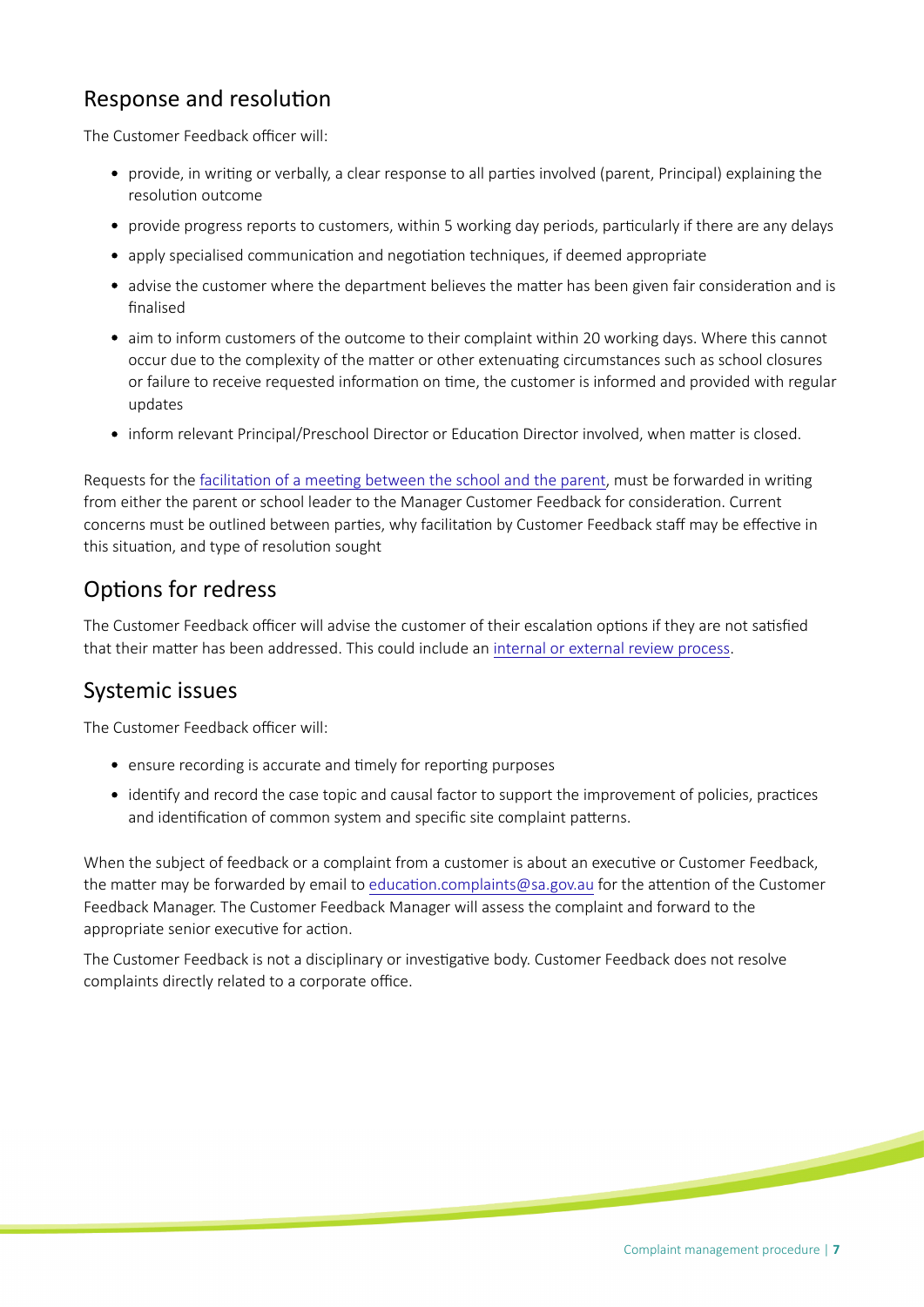## Level 3 complaint management – role of Ombudsman SA (OSA)

If a customer is not satisfied with the outcome of their complaint after exhausting level 1 and level 2 avenues within the department, they must be provided with the opton to contact and seek independent review from the [Ombudsman SA](https://www.ombudsman.sa.gov.au) or another appropriate external body. This may include the Education Standards Board or the [Teachers Registraton Board](https://www.trb.sa.edu.au). The circumstances of the complaint will determine whether these optons are available.

## Roles and responsibilites

### **Senior Executive Group**

Ensure the establishment, maintenance and promoton of an efectve and impartal feedback and complaints management system.

Ensure there is a process for regular reportng and to regularly review reports.

Support and link recommendations arising from analysis of complaint handling data in program/policy review and service delivery to improvements.

### Leadership staf

Ensure the promotion of an effective feedback and complaint management system.

Ensure corrective action is taken and recorded within area of responsibility.

Support staff members to respond effectively to complaints.

Consider complaint data and systemic issues as part of strategic planning.

#### Director, Customer and Information Services

Promote a positve culture that values complaint handling.

Integrate feedback and complaint information to support evaluating existing systems or implementing new processes.

Monitor and analyse complaints data.

Report to senior executives to ensure transparency and public accountability.

Ensure continuous training and proper support is available to feedback and complaint handling staff.

### Manager, Customer Feedback

Provide high-level leadership, direction and effective operational management to Customer Feedback.

Provide regular staff supervision. Support, recognise and reward good complaint handling by staff.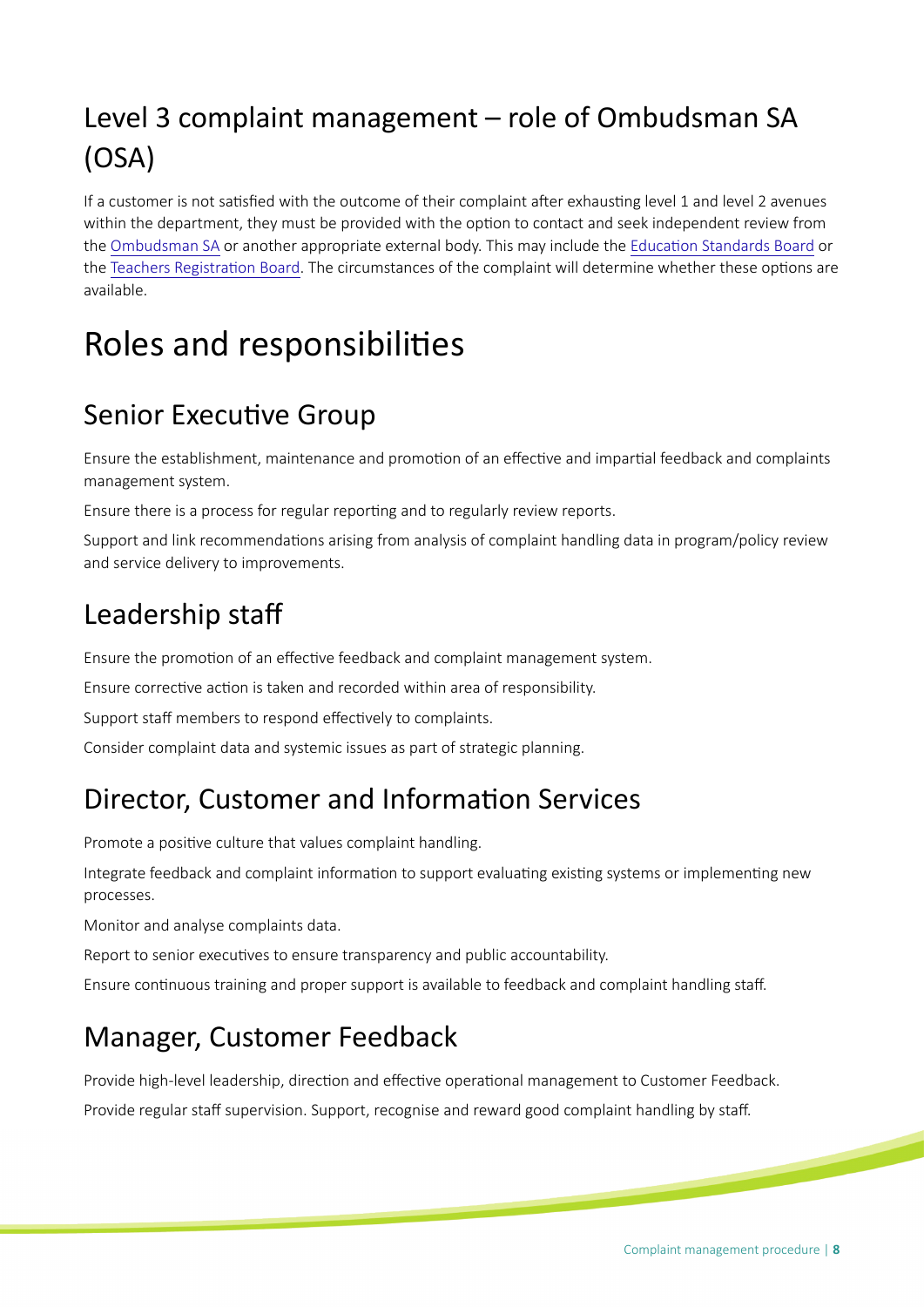Liaise with external and internal key stakeholders on complex and sensitve customer feedback and complaint matters.

Provide high-level policy and operational advice on complaint handling to directors and executives.

### All staf

Ensure that they are familiar with the complaint management system and local complaint procedures. Help customers who wish to make complaints and document as per school/department processes.

## Definitions

#### complaint management system

Encompasses all aspects of the policies, procedures, practices, staff and infrastructure used by the department in the management of complaints.

#### complaint

An expression of dissatisfaction made to or about an agency, relating to its products, services, employees or the handling of a complaint, where a response or resolution is explicitly or implicitly expected or legally required.

### Customer Feedback

Manages level 2 complaints made by a parent, carer or community member who is directly afected by a decision or action taken by a school or preschool.

#### customer

Parent, carer or community member directly affected by a decision or action of the department.

#### enquiry

A request for informaton or assistance, where a response is expected, without an expression of dissatsfacton about a service or action.

### facilitation

Third-party action between conflicting parties to promote reconciliation or compromise.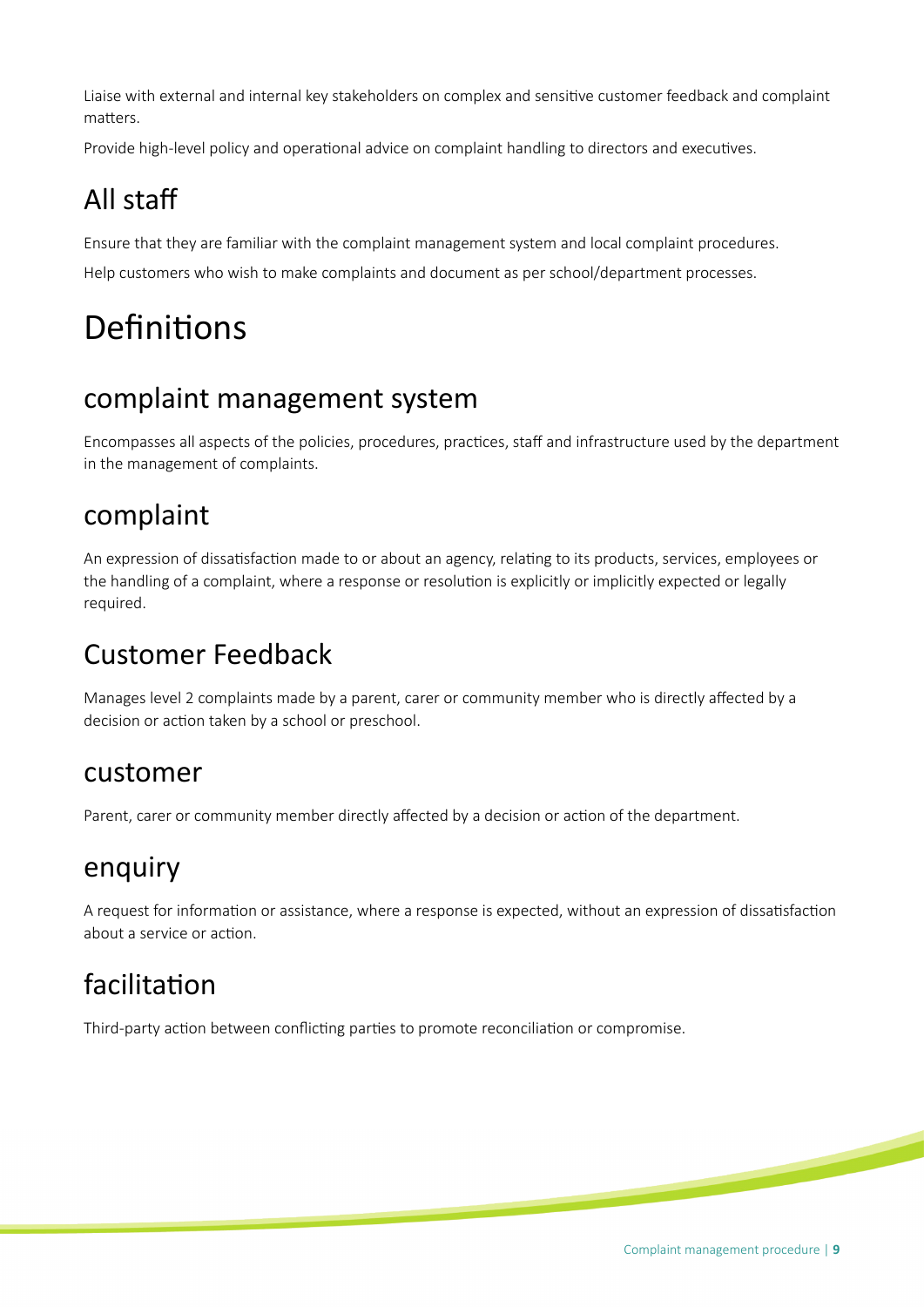### feedback

An opinion, comment or expression of interest or concern, made directly or indirectly to or about the agency, about its products, services, employees or its handling of a complaint. A response is not explicitly or implicitly expected or legally required. Feedback can be either positive or negative.

### leadership staf

Preschool Director, Principal, Deputy Principal, delegated site leader, Supervisor, Manager, Director, member of leadership group.

### original decision maker

The employee who made the original decision.

### Ombudsman of South Australia (OSA)

An independent agency that investgates complaints made about government agencies.

## Supporting information

[Raising a complaint with the department](https://www.education.sa.gov.au/raising-complaint-department-education) [Strategies for dealing with unreasonable customer conduct](https://edi.sa.edu.au/library/document-library/controlled-procedures/complaint-management-procedure/strategies-for-dealing-with-unreasonable-conduct)

### Related legislaton

[Children and Young People \(Safety\) Act 2017](https://legislation.sa.gov.au/LZ/C/A/CHILDREN%20AND%20YOUNG%20PEOPLE%20(SAFETY)%20ACT%202017.aspx) Education and Children's Services Regulations 2020 Education and Early Childhood Services Regulations 2011 Freedom of Information Act 1991 [State Records Act 1997](https://legislation.sa.gov.au/LZ/C/A/STATE%20RECORDS%20ACT%201997.aspx) Teachers Registration and Standards Act 2004

### Related policies

[Complaint management policy](https://www.education.sa.gov.au/complaint-management-policy) [Employee complaints procedure \(PDF 420.5KB\)](https://edi.sa.edu.au/library/document-library/controlled-procedures/employee-complaints-procedure.pdf) Information Privacy Principles Instructions (PDF, 644 KB) Assault - site responsibilities procedure Managing protections for teachers, staff and students procedure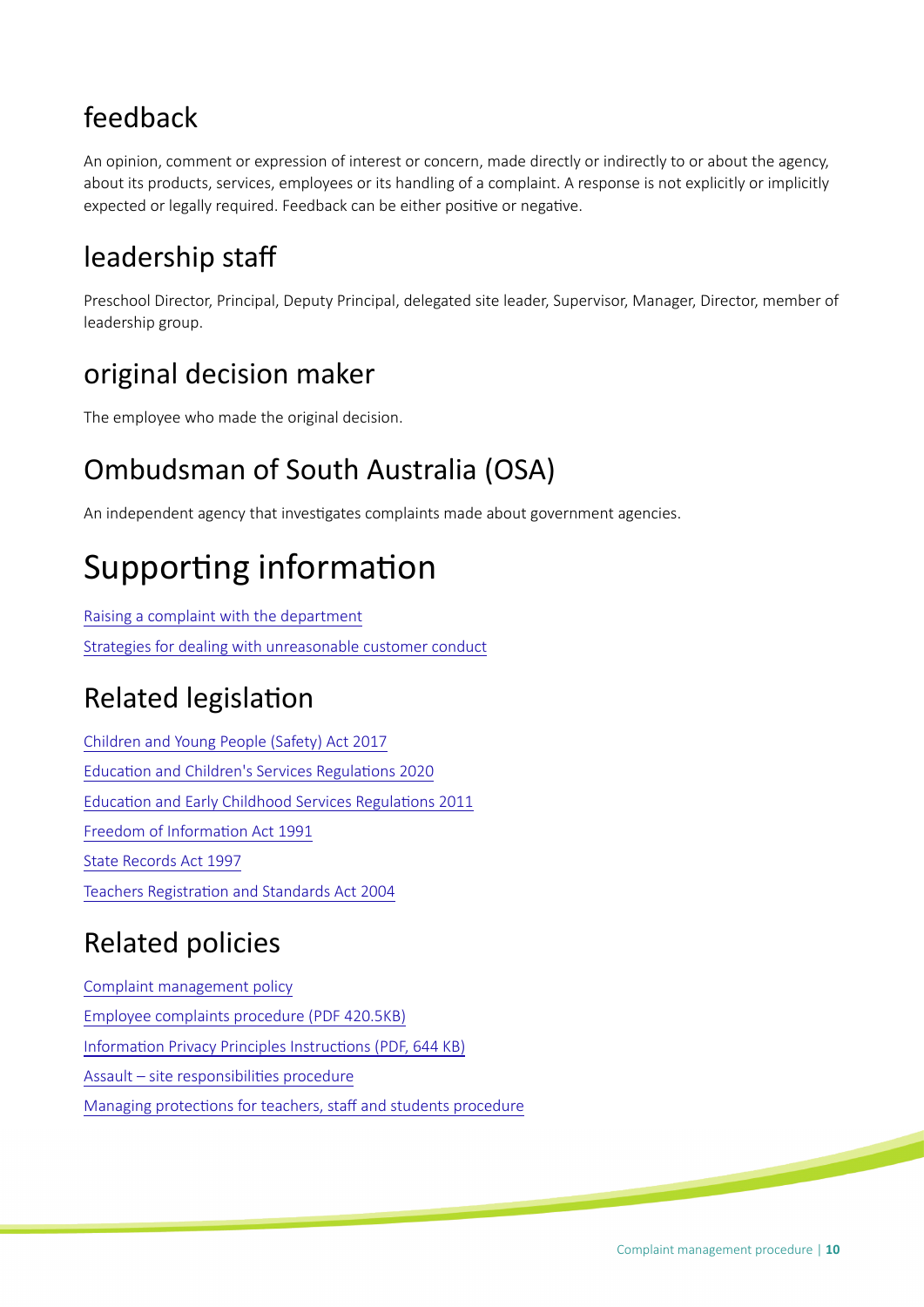## Record history

Published date: August 2021

### Approvals

OP number: 037 File number: 20/09901 Status: approved Version: 2.4 Policy officer: Manager, Customer Feedback Policy sponsor: Director, Customer and Information Services Directorate Responsible Executive Director: Chief Operating Officer, Office of the Chief Executive Approved by: A/Director, Customer and Information Services Approval date: 24 August 2021 Review date: 24 August 2024

### Revision record

Version: 20/09901 v2.4 Approved by: A/Director, Customer and Information Services Approval date: 24 August 2021 Review date: 24 August 2024 Amendment(s): included the aim to inform customers of the outcome to their complaint within 20 working days on page 7. Also, updated hyperlinks and changed references from 'CFU' to 'Customer Feedback'. Version: 20/09901 v2.3 Approved by: Director, Customer and Information Services Approval date: 22 December 2020 Review date: 22 December 2023 Amendment(s): hyperlink to new facilitation meeting webpage, definition 'facilitation' added. Version: 2.2 Approved by: A/Director, Customer and Information Services Approval date: 18 November 2020 Review date: 18 November 2023 Amendment(s): updated hyperlinks and Customer Feedback contact details.

Version: 2.1